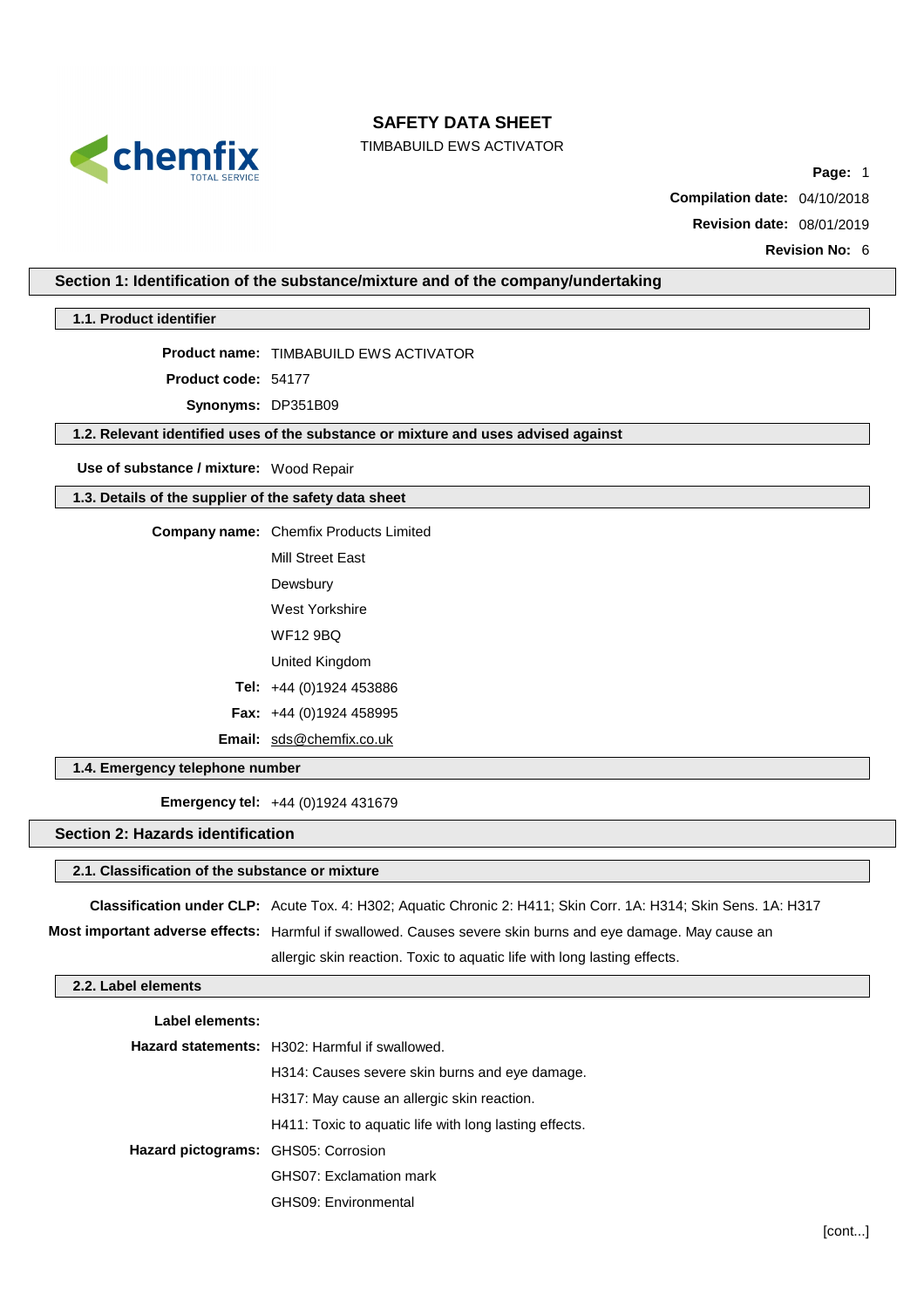TIMBABUILD EWS ACTIVATOR



**Signal words:** Danger **Precautionary statements:** P260: Do not breathe fumes. P280: Wear protective gloves/protective clothing/eye protection/face protection. P301+P312: IF SWALLOWED: Call a POISON CENTRE or doctor if you feel unwell. P301+P330+P331: IF SWALLOWED: Rinse mouth. Do NOT induce vomiting P302+P352: IF ON SKIN: Wash with plenty of water. P362+P364: Take off contaminated clothing and wash it before reuse. **Haz. ingredients (label):** TRIMETHYLHEXANE-1,6-DIAMINE#; FATTY ACIDS, C18-UNSATD., DIMERS, OLIGOMERIC REACTION PRODUCTS WITH TALL-OIL FATTY ACIDS AND TETRAETHYLENEPENTAMINE

**2.3. Other hazards**

**Other hazards:** Not applicable.

**PBT:** This product is not identified as a PBT/vPvB substance.

## **Section 3: Composition/information on ingredients**

#### **3.2. Mixtures**

#### **\* Hazardous ingredients:**

TRIMETHYLHEXANE-1,6-DIAMINE# - REACH registered number(s): 01-2119560598-25-XXXX

| EINECS    | CAS        | PBT/WEL                    | <b>CLP Classification</b>           | Percent |
|-----------|------------|----------------------------|-------------------------------------|---------|
| 247-063-2 | 25513-64-8 | -                          | Skin Sens. 1A: H317; Skin Corr. 1A: | 40-50%  |
|           |            | ' H314; Acute Tox. 4: H302 |                                     |         |

FATTY ACIDS, C18-UNSATD., DIMERS, OLIGOMERIC REACTION PRODUCTS WITH TALL-OIL FATTY ACIDS AND TETRAETHYLENEPENTAMINE - REACH registered number(s): 01-2119972321-42-XXXX

| 500-289-8 | 103758-98-1 | $\overline{\phantom{0}}$ | Skin Irrit. 2: H315; Aquatic Chronic 2: | 40-50% |
|-----------|-------------|--------------------------|-----------------------------------------|--------|
|           |             |                          | H411; Eye Dam. 1: H318; Skin Sens.      |        |
|           |             |                          | 1: H317                                 |        |

P-TOLUENESULPHONIC ACID (CONTAINING A MAXIMUM OF 5% H2SO4) - REACH registered number(s): 01- 2119538811-39-XXXX

| <sup>1</sup> 203-180-0 | 104-15-4 | Eye Irrit. 2: H319; STOT SE 3: H335; | $3 - 10%$ |
|------------------------|----------|--------------------------------------|-----------|
|                        |          | ' Skin Irrit. 2: H315                |           |

# **Section 4: First aid measures**

### **4.1. Description of first aid measures**

**Skin contact:** Remove all contaminated clothes and footwear immediately unless stuck to skin.

Drench the affected skin with running water for 10 minutes or longer if substance is still

on skin. Transfer to hospital if there are burns or symptoms of poisoning.

**Eye contact:** Bathe the eye with running water for 15 minutes. Transfer to hospital for specialist examination. **Examination** control of the set of the set of the set of the set of the set of the set of the set of the set of the set of the set of the set of the set of the set of the set of the set of the set of the set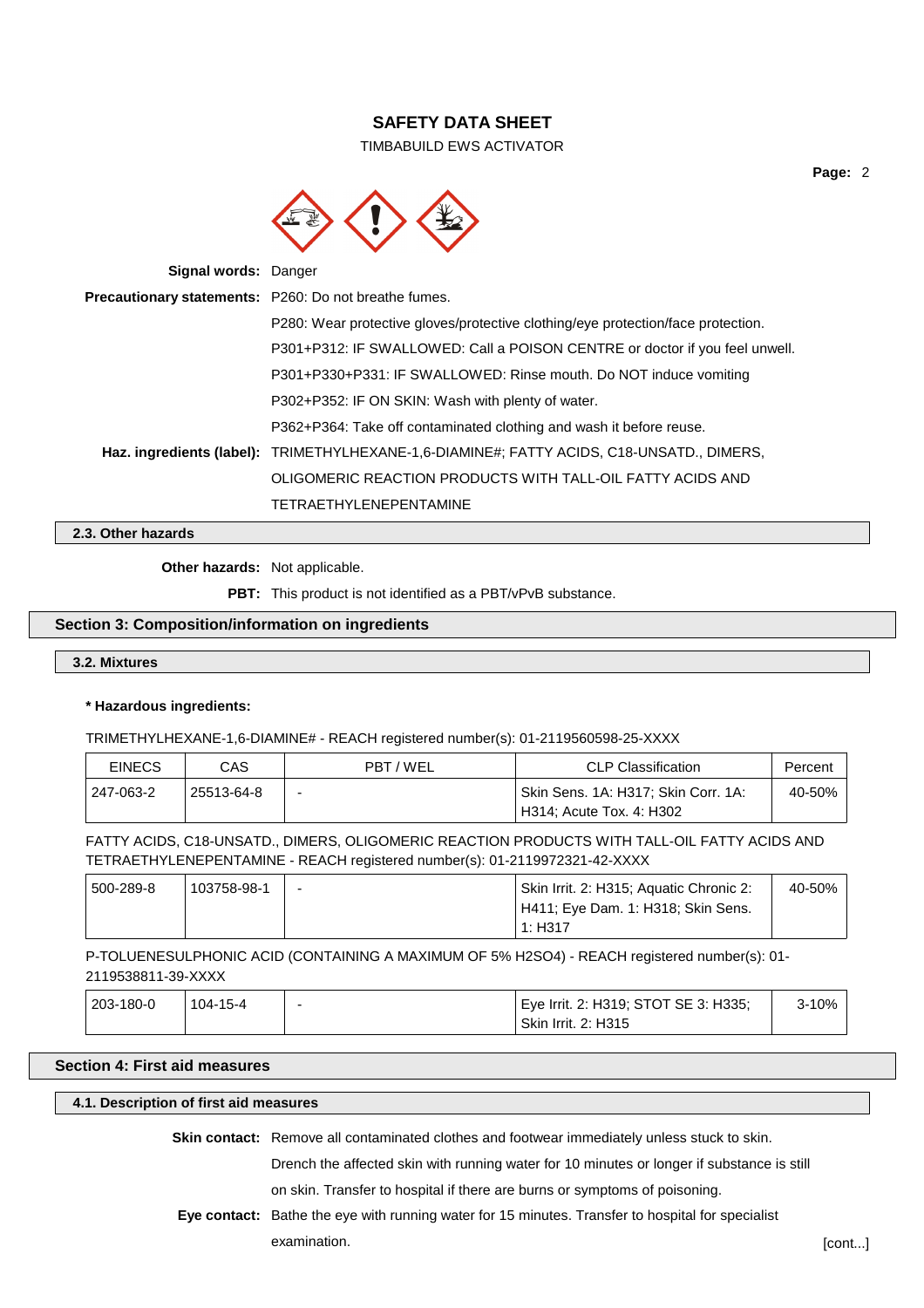## TIMBABUILD EWS ACTIVATOR

**Ingestion:** Wash out mouth with water. Do not induce vomiting. Give 1 cup of water to drink every 10 minutes. If unconscious, check for breathing and apply artificial respiration if necessary. If unconscious and breathing is OK, place in the recovery position. Transfer to hospital as soon as possible.

**Inhalation:** Remove casualty from exposure ensuring one's own safety whilst doing so. If unconscious and breathing is OK, place in the recovery position. If conscious, ensure the casualty sits or lies down. If breathing becomes bubbly, have the casualty sit and provide oxygen if available. Transfer to hospital as soon as possible.

#### **4.2. Most important symptoms and effects, both acute and delayed**

**Skin contact:** Blistering may occur. Progressive ulceration will occur if treatment is not immediate.

**Eye contact:** Corneal burns may occur. May cause permanent damage.

- **Ingestion:** Corrosive burns may appear around the lips. Blood may be vomited. There may be bleeding from the mouth or nose.
- **Inhalation:** There may be shortness of breath with a burning sensation in the throat. Exposure may cause coughing or wheezing.

**Delayed / immediate effects:** Not applicable.

**4.3. Indication of any immediate medical attention and special treatment needed**

**Immediate / special treatment:** Show this safety data sheet to the doctor in attendance.

### **Section 5: Fire-fighting measures**

#### **5.1. Extinguishing media**

**Extinguishing media:** Suitable extinguishing media for the surrounding fire should be used. Use water spray

to cool containers.

#### **5.2. Special hazards arising from the substance or mixture**

**Exposure hazards:** Corrosive. In combustion emits toxic fumes.

#### **5.3. Advice for fire-fighters**

**Advice for fire-fighters:** Wear self-contained breathing apparatus. Wear protective clothing to prevent contact with skin and eyes.

### **Section 6: Accidental release measures**

#### **6.1. Personal precautions, protective equipment and emergency procedures**

**Personal precautions:** Notify the police and fire brigade immediately. If outside keep bystanders upwind and away from danger point. Mark out the contaminated area with signs and prevent access to unauthorised personnel. Do not attempt to take action without suitable protective clothing - see section 8 of SDS. Turn leaking containers leak-side up to prevent the escape of liquid. Refer to section 8 of SDS for personal protection details.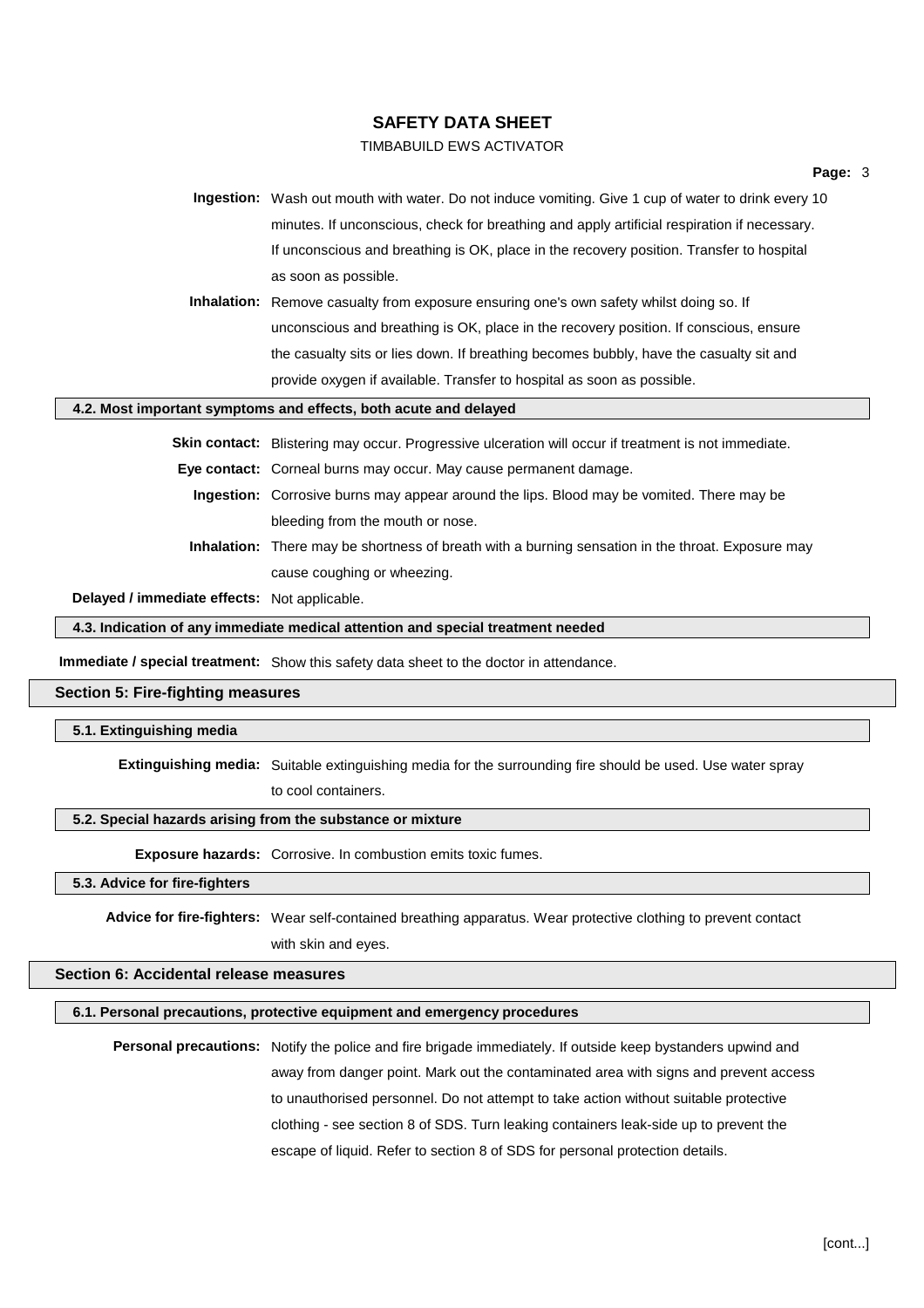# TIMBABUILD EWS ACTIVATOR

## **6.2. Environmental precautions**

**Environmental precautions:** Do not discharge into drains or rivers. Contain the spillage using bunding.

#### **6.3. Methods and material for containment and cleaning up**

**Clean-up procedures:** Clean-up should be dealt with only by qualified personnel familiar with the specific substance. Absorb into dry earth or sand. Transfer to a closable, labelled salvage container for disposal by an appropriate method.

#### **6.4. Reference to other sections**

**Reference to other sections:** Refer to section 13 of SDS.

## **Section 7: Handling and storage**

#### **7.1. Precautions for safe handling**

**Handling requirements:** Avoid direct contact with the substance. Ensure there is sufficient ventilation of the area. Do not handle in a confined space. Avoid the formation or spread of mists in the air.

#### **7.2. Conditions for safe storage, including any incompatibilities**

**Storage conditions:** Store in a cool, well ventilated area. Keep container tightly closed. The floor of the storage room must be impermeable to prevent the escape of liquids.

**Suitable packaging:** Must only be kept in original packaging.

#### **7.3. Specific end use(s)**

**Specific end use(s):** Building and construction work (SU19).

#### **Section 8: Exposure controls/personal protection**

## **8.1. Control parameters**

**Workplace exposure limits:** No data available.

**DNEL/PNEC Values**

**DNEL / PNEC** No data available.

#### **8.2. Exposure controls**

**Engineering measures:** Ensure there is sufficient ventilation of the area. The floor of the storage room must be impermeable to prevent the escape of liquids. **Respiratory protection:** Self-contained breathing apparatus must be available in case of emergency. **Hand protection:** Impermeable gloves. **Eye protection:** Tightly fitting safety goggles. Ensure eye bath is to hand. **Skin protection:** Impermeable protective clothing. **Environmental:** Ensure all engineering measures mentioned in section 7 of SDS are in place.

**Section 9: Physical and chemical properties**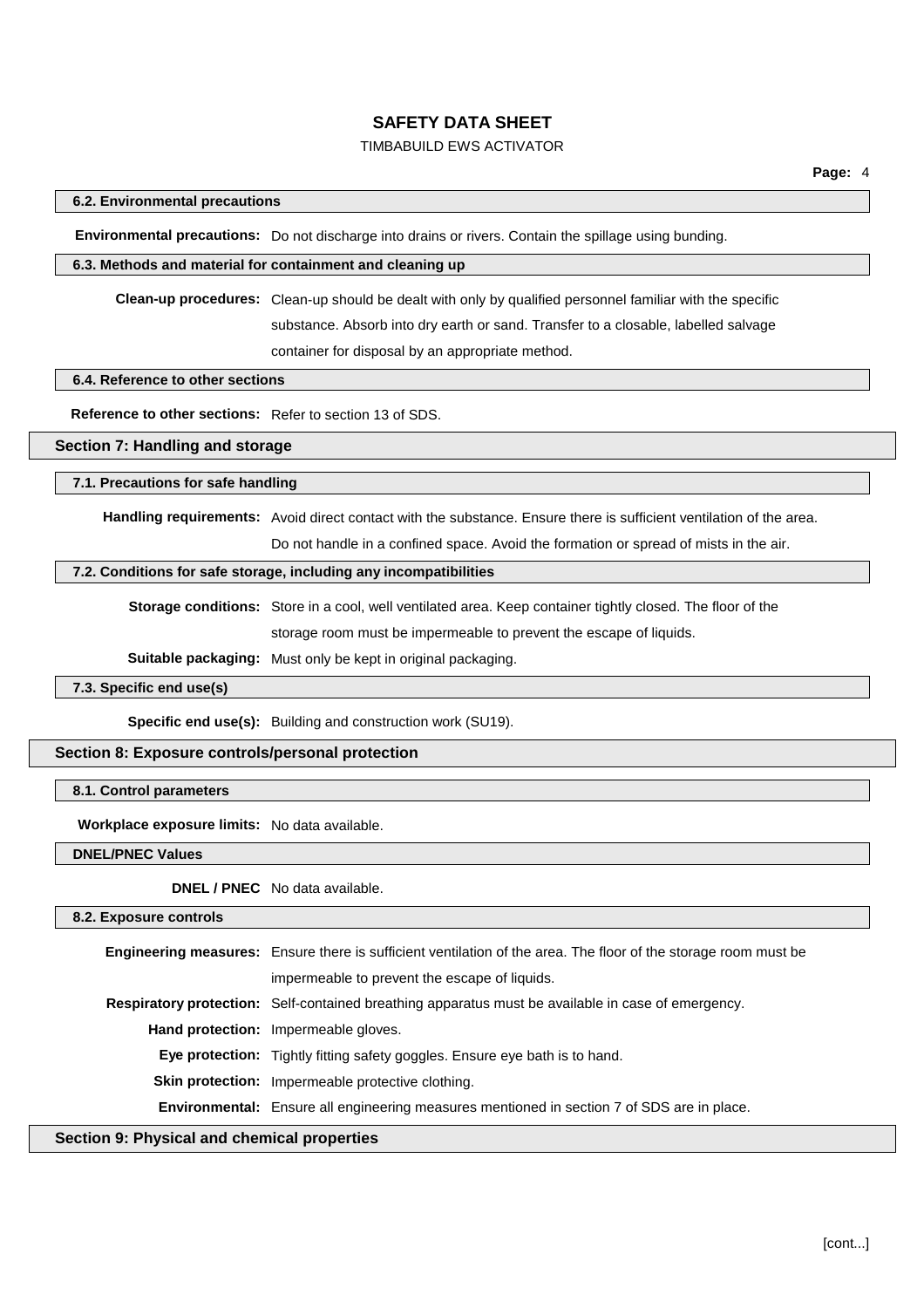## TIMBABUILD EWS ACTIVATOR

**Page:** 5

#### **9.1. Information on basic physical and chemical properties**

|                                       | <b>State: Liquid</b>                             |                               |  |
|---------------------------------------|--------------------------------------------------|-------------------------------|--|
|                                       | <b>Colour:</b> Pale yellow                       |                               |  |
|                                       | <b>Odour:</b> Characteristic odour               |                               |  |
| <b>Evaporation rate: Negligible</b>   |                                                  |                               |  |
|                                       | <b>Oxidising:</b> Non-oxidising (by EC criteria) |                               |  |
| <b>Solubility in water:</b> Insoluble |                                                  |                               |  |
|                                       | Also soluble in: Most organic solvents.          |                               |  |
| <b>Viscosity: Viscous</b>             |                                                  |                               |  |
| Boiling point/range $C: >200$         |                                                  | <b>Flash point °C:</b> $>100$ |  |
| <b>Relative density: 1.0</b>          |                                                  |                               |  |
|                                       |                                                  |                               |  |

**9.2. Other information**

**Other information:** Not applicable.

## **Section 10: Stability and reactivity**

**10.1. Reactivity**

**Reactivity:** Stable under recommended transport or storage conditions.

**10.2. Chemical stability**

**Chemical stability:** Stable under normal conditions.

**10.3. Possibility of hazardous reactions**

**10.4. Conditions to avoid**

**Conditions to avoid:** Heat.

**10.5. Incompatible materials**

**Materials to avoid:** Strong oxidising agents. Strong acids.

### **10.6. Hazardous decomposition products**

**Haz. decomp. products:** In combustion emits toxic fumes.

## **Section 11: Toxicological information**

**11.1. Information on toxicological effects**

**Hazardous ingredients:**

#### **TRIMETHYLHEXANE-1,6-DIAMINE#**

| ' ORAL<br>.<br>.D50<br>$^{\prime}$<br>ma/kr<br>.<br>$ -$<br>$ -$ |  |
|------------------------------------------------------------------|--|
|------------------------------------------------------------------|--|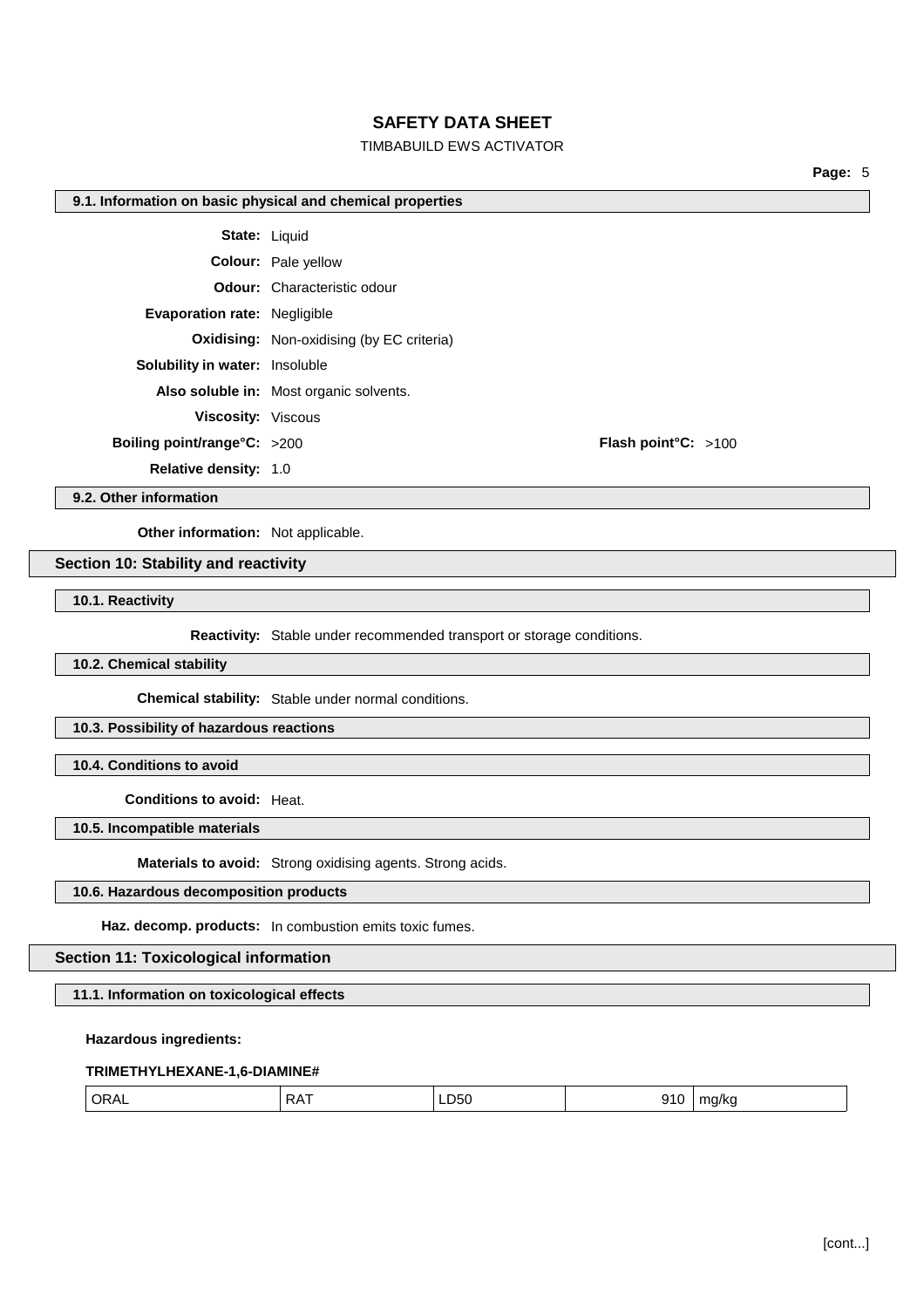# TIMBABUILD EWS ACTIVATOR

**Page:** 6

# **FATTY ACIDS, C18-UNSATD., DIMERS, OLIGOMERIC REACTION PRODUCTS WITH TALL-OIL FATTY ACIDS AND TETRAETHYLENEPENTAMINE**

| ' DERMAL | <b>RAT</b> | LD50 | 2000ء | mg/kg |
|----------|------------|------|-------|-------|
| ' ORAL   | <b>RAT</b> | LD50 | 2000  | mg/kg |

## **P-TOLUENESULPHONIC ACID (CONTAINING A MAXIMUM OF 5% H2SO4)**

| ORL | $PA^{\pi}$ | וורג<br>~~~<br>$ -$ | 3ABC<br>$\sim$ $\sim$ | u/kc<br>. . |
|-----|------------|---------------------|-----------------------|-------------|
|     |            |                     |                       |             |

## **Relevant hazards for product:**

| Hazard                         | Route | Basis                 |
|--------------------------------|-------|-----------------------|
| Acute toxicity (ac. tox. 4)    | ING.  | Hazardous: calculated |
| Skin corrosion/irritation      | DRM   | Hazardous: calculated |
| Serious eye damage/irritation  | OPT   | Hazardous: calculated |
| Respiratory/skin sensitisation |       | Hazardous: calculated |

## **Symptoms / routes of exposure**

|                                              | <b>Skin contact:</b> Blistering may occur. Progressive ulceration will occur if treatment is not immediate. |  |  |
|----------------------------------------------|-------------------------------------------------------------------------------------------------------------|--|--|
|                                              | Eye contact: Corneal burns may occur. May cause permanent damage.                                           |  |  |
|                                              | Ingestion: Corrosive burns may appear around the lips. Blood may be vomited. There may be                   |  |  |
|                                              | bleeding from the mouth or nose.                                                                            |  |  |
|                                              | <b>Inhalation:</b> There may be shortness of breath with a burning sensation in the throat. Exposure may    |  |  |
|                                              | cause coughing or wheezing.                                                                                 |  |  |
| Delayed / immediate effects: Not applicable. |                                                                                                             |  |  |
| <b>Other information:</b> Not applicable.    |                                                                                                             |  |  |

# **Section 12: Ecological information**

# **12.1. Toxicity**

## **Hazardous ingredients:**

## **TRIMETHYLHEXANE-1,6-DIAMINE#**

| ALGAE         | 72H ErC50 | 29.5 | mq/l |
|---------------|-----------|------|------|
| Daphnia magna | 24H EC50  | 31.5 | mq/l |
| <b>FISH</b>   | 48H LC50  | 174  | mq/l |

## **FATTY ACIDS, C18-UNSATD., DIMERS, OLIGOMERIC REACTION PRODUCTS WITH TALL-OIL FATTY ACIDS AND TETRAET**

| ALGAE         | 72H ErC50 | 2.63 | mq/l |
|---------------|-----------|------|------|
| Daphnia magna | 48H EC50  | 5.18 | mg/l |
| ∣ FISH        | 96H LC50  | 7.09 | mg/l |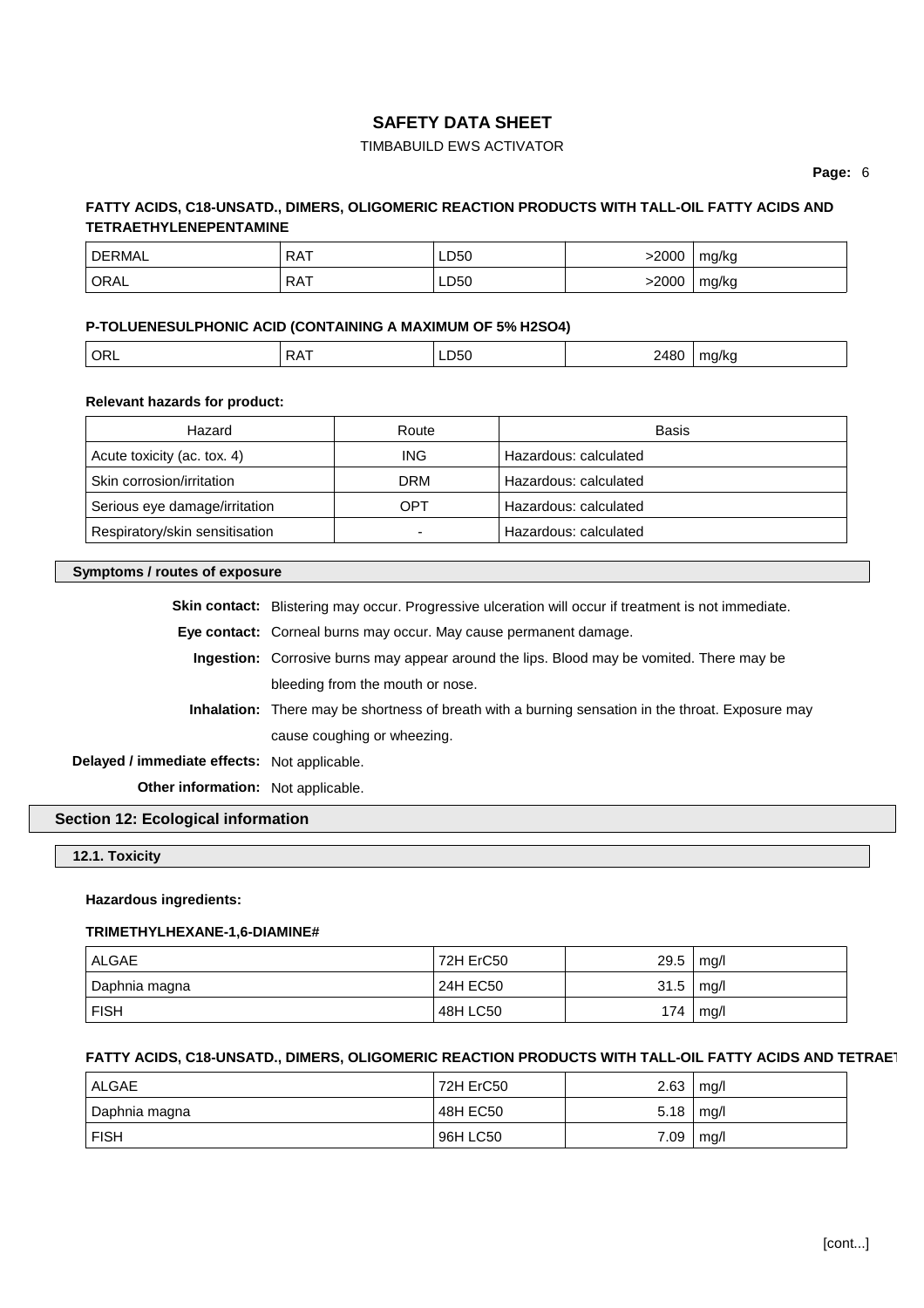# TIMBABUILD EWS ACTIVATOR

**Page:** 7

**12.2. Persistence and degradability**

**Persistence and degradability:** Biodegradable.

#### **12.3. Bioaccumulative potential**

**Bioaccumulative potential:** No bioaccumulation potential.

**12.4. Mobility in soil**

**Mobility:** Readily absorbed into soil.

### **12.5. Results of PBT and vPvB assessment**

**PBT identification:** This product is not identified as a PBT/vPvB substance.

**12.6. Other adverse effects**

**Other adverse effects:** Negligible ecotoxicity.

**Section 13: Disposal considerations**

## **13.1. Waste treatment methods**

|                             | <b>Disposal operations:</b> Transfer to a suitable container and arrange for collection by specialised disposal      |
|-----------------------------|----------------------------------------------------------------------------------------------------------------------|
|                             | company.                                                                                                             |
| Waste code number: 03 03 99 |                                                                                                                      |
|                             | <b>Disposal of packaging:</b> Dispose of in a regulated landfill site or other method for hazardous or toxic wastes. |
|                             | <b>NB:</b> The user's attention is drawn to the possible existence of regional or national                           |
|                             | regulations regarding disposal.                                                                                      |

## **Section 14: Transport information**

**14.1. UN number**

**UN number:** UN2735

### **14.2. UN proper shipping name**

**Shipping name:** AMINES, LIQUID, CORROSIVE, N.O.S.

(3-AMINOMETHYL-3,5,5-TRIMETHYLCYCLOHEXYLAMINE; TRIMETHYLHEXANE-1,6-

DIAMINE)

#### **14.3. Transport hazard class(es)**

**Transport class:** 8

**14.4. Packing group**

**Packing group:** III

**14.5. Environmental hazards**

### **Environmentally hazardous:** Yes **Marine pollutant:** Yes

**14.6. Special precautions for user**

**Tunnel code:** E